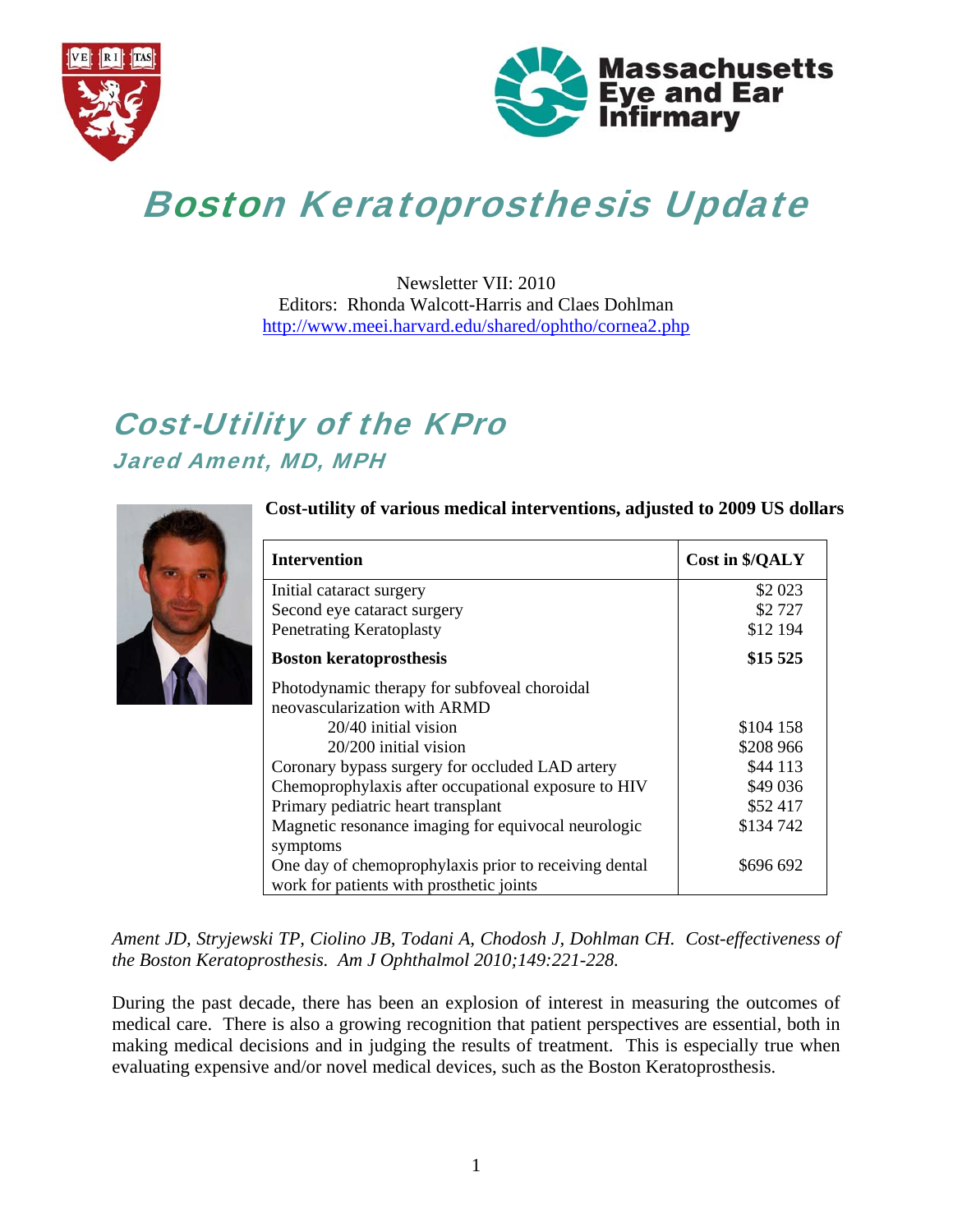Preference-based quality of life (QOL) instruments are used to elicit patient's valuations for their current health state. The instruments used in cost-utility analyses generate a single QOL value, known as "utility", expressed on a zero to one scale, where zero represents the value of death and one represents the value of perfect health (the latter is often substituted in ophthalmology for perfect vision). *Utility* is a concept developed by economists to indicate the strength of an individual's preference.

Despite the increasing prominence of preference-based QOL instruments, a standardized rubric for what is considered "cost-effective" has yet to be clearly defined. A commonly cited guideline in the US and the UK (based on the costs and value associated with dialysis for endstage renal patients) considers interventions costing below 50 000 \$/QALY as cost-effective. Nevertheless, as the Boston KPro continues to evolve in an environment of increasingly complex medical decision making and reimbursement structures, continued efforts to assess both costs and utilities is of paramount importance.



# Boston KPro Usage

About 4500 devices have been implanted worldwide, over the years.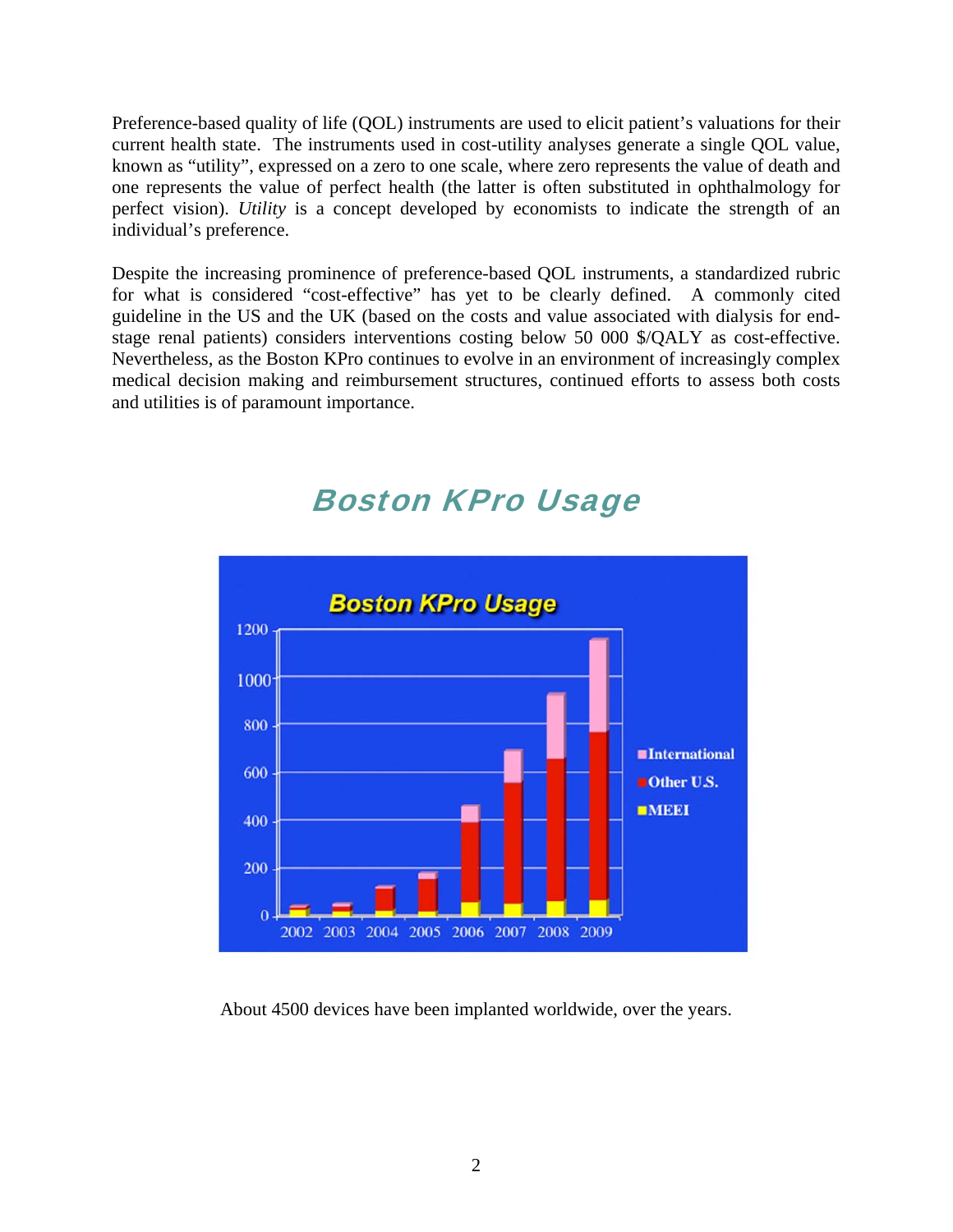# Fungal infections revisited Irmgard Behlau, MD



Prevention of complications after Boston Keratoprosthesis surgery such as tissue melt and bacterial infection, have vastly improved over the past 10 years with technical advances and topical antibiotics usage. Yet, we must remain diligent in patient follow up and antibiotics compliance. Fungal infections which are usually slow growing are less of a threat but they can occasionally occur, especially in hot, humid countries with a large rural population. If recognized in time, they are readily treatable and disasters are rare. Still, in high-risk areas, bursts of antifungal prophylaxis may be

advisable, such as:

Amphotericin B 1.5mg/mL (0.15%) twice a day for one week every three months

- or Miconazole 1%
- or Econazole 2%
- or Natamycin 5% suspension (limited penetration to deep stroma)

We are also exploring the use of Povidone-iodine (PVP-I) in various concentrations.



*Fungal colonization of soft contact lens* 



*Early keratitis: white sheen in graft next to the KPro stem* 



*More advanced keratitis* 

# KPro back plate developments



The upper two back plates, 7.0 mm and 8.5 mm in diameter, are the standard PMMA plates.

The lower three back plates are made of titanium, 7.0, 8.5 and 9.5 mm diameter.

In a few months titanium plates are expected to be approved by FDA and will then be offered to users as a safer alternative to PMMA plates.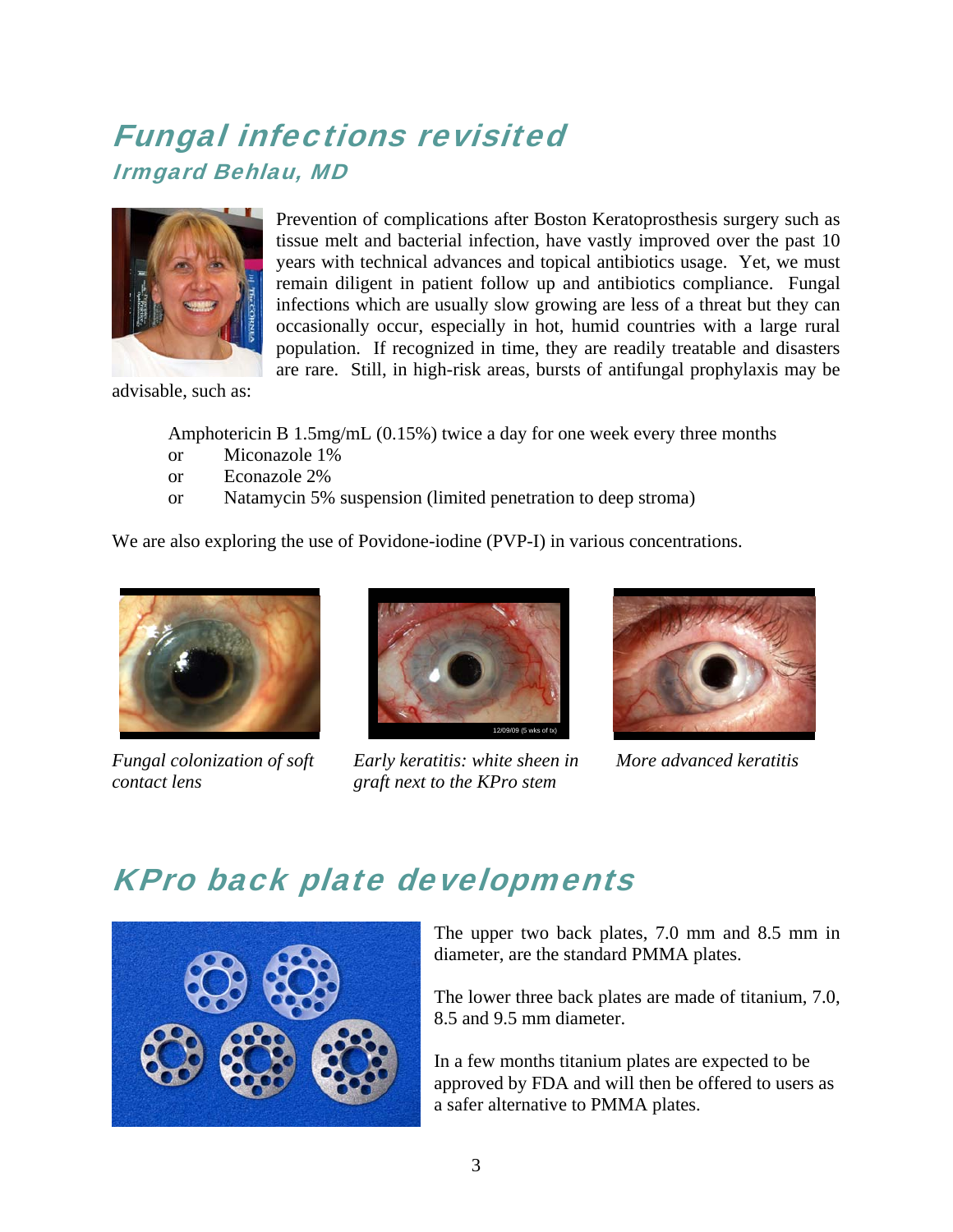# Reimbursement to surgeon and facility for BKPro surgery

Rebecca Doherty

#### **Clinical Reimbursement**

Currently, obtaining reimbursement for keratoprosthesis surgery is successful. Medicare, Medicaid, private carriers, and most recently Blue Cross pay for this surgical service. Blue Cross nationwide appears to only reimburse after two failed grafts. However, in Massachusetts, they amended their coverage policy to include primary KPros done for anesthetic corneas, vascularized corneas, or in the setting of limbal stem cell failure.

#### *a. Physician Payments*

The current Medicare payment for Keratoprosthesis in Massachusetts is \$1,552. The additional PK (pseudophakic or aphakic) performed at the time of Keratoprosthesis insertion has been paid at 50% of the Medicare allowable (Massachusetts numbers from 2010 local area 01).

- i. CPT 65750 (aphakic PK):  $$1,280$  @ approx. 50% = \$640
- ii. CPT 65755 (pseudophakic PK):  $$1276$  @ approx. 50% = \$638

International and self-pay patients are charged a \$4,000 physician fee for Keratoprosthesis at MEEI.

#### *b. Facility Payments*

In split billing arrangements, the reimbursement is dependent on the insurance carrier. In FY10, Medicare reimbursed Massachusetts Eye and Ear Infirmary (MEEI) \$7,745 which included CPT 65770 (KPro surgery) and HCPCS (Healthcare Common Procedure Coding System) code C1818 (KPro device). In addition, MEEI has been receiving \$3,236 for HCPCS code V2785 (corneal tissue).

The Keratoprosthesis device itself is bundled with the Ambulatory Payment Classification (APC) payment for Medicare but is paid separately by Blue Cross.

International and self-pay patients are charged a facility fee of approximately \$9,000 which includes anesthesia costs and the price of the device.

#### *c. Ambulatory Surgery Center (ASC)*

If keratoprosthesis surgery is done in an ASC, in addition to billing a professional fee, a facility fee should also be billed. The Medicare ASC facility rate for CY10 for 65770 is \$6,256 with the Boston area wage index. This amount includes the cost of the KPro device. The corneal tissue is reimbursed separately. If the patient's own cornea is used as carrier for the KPro, this is would not be an issue.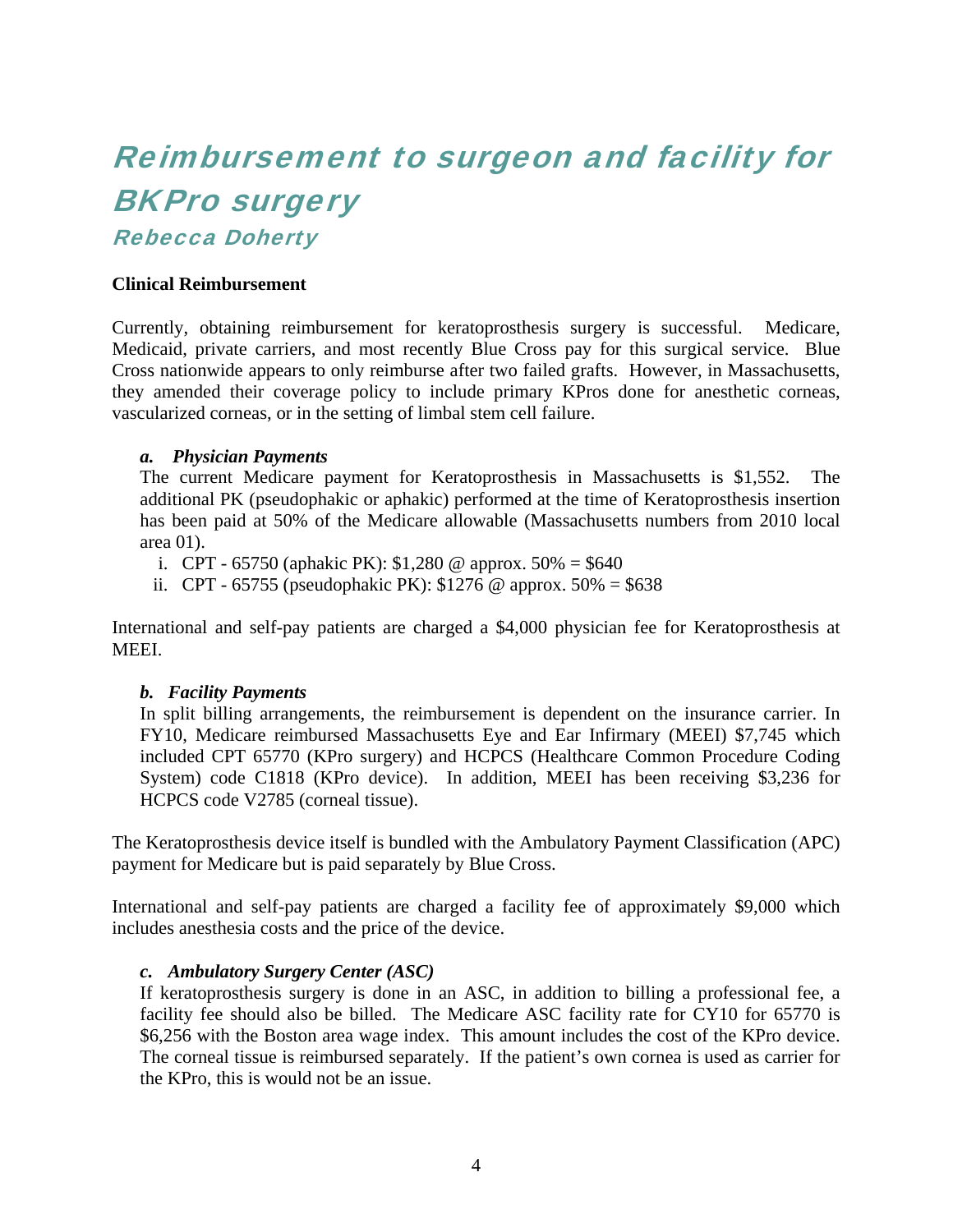## J. G. Machine Shop

#### John Graney



J.G. Machine got its start 45 years ago and continues today as a small, family run business in Woburn, MA. They have built a reputation of being able to handle challenging projects and delivering high quality, precision machine parts. Owner John Graney, along with his daughter, Susan Kinneen has adopted the mindset that with a little persistence and a lot of experience, a method could be devised to manufacture almost anything.

Dr. Claes Dohlman was first introduced to Mr. Graney in 1999 while looking for someone to make and continue development on the Boston Keratoprosthesis. Until then, each KPro had been painstakingly made individually, by hand, in a small machine shop located at the Massachusetts Eye and Ear Infirmary (MEEI). The machinist who had been making them was preparing to retire so another option needed to be found. Dr. Dohlman's passion for the project impressed John and the potential to change so many lives was inspiration to take on the project. The challenge was met with vigor.

Over the next few years, several fellows from Dr. Dohlman's office collaborated with the staff at J.G. Machine about how best to utilize the measuring devices provided by MEEI and the perfecting of the polishing process. Many of the lenses made during this time were distributed by Dr. Dohlman for evaluation. Combining his own findings with feedback from other surgeons, Dr. Dohlman and Mr. Graney began to make improvements to the design. A snap ring was added to avoid the back plate unscrewing from the stem while in the eye. Screw threads were abolished and advancement in the back plate design (holes for nutrition) created a device that is better tolerated by the patient's eye and easier to assemble for the surgeon. Lately, back plates made of titanium have been machined routinely. The introduction of a dedicated computer controlled machine (CNC) has greatly improved quality and capacity for the increased demand.



John Mulrennan James Carey James Carey

*The staff of JG Machine Co.*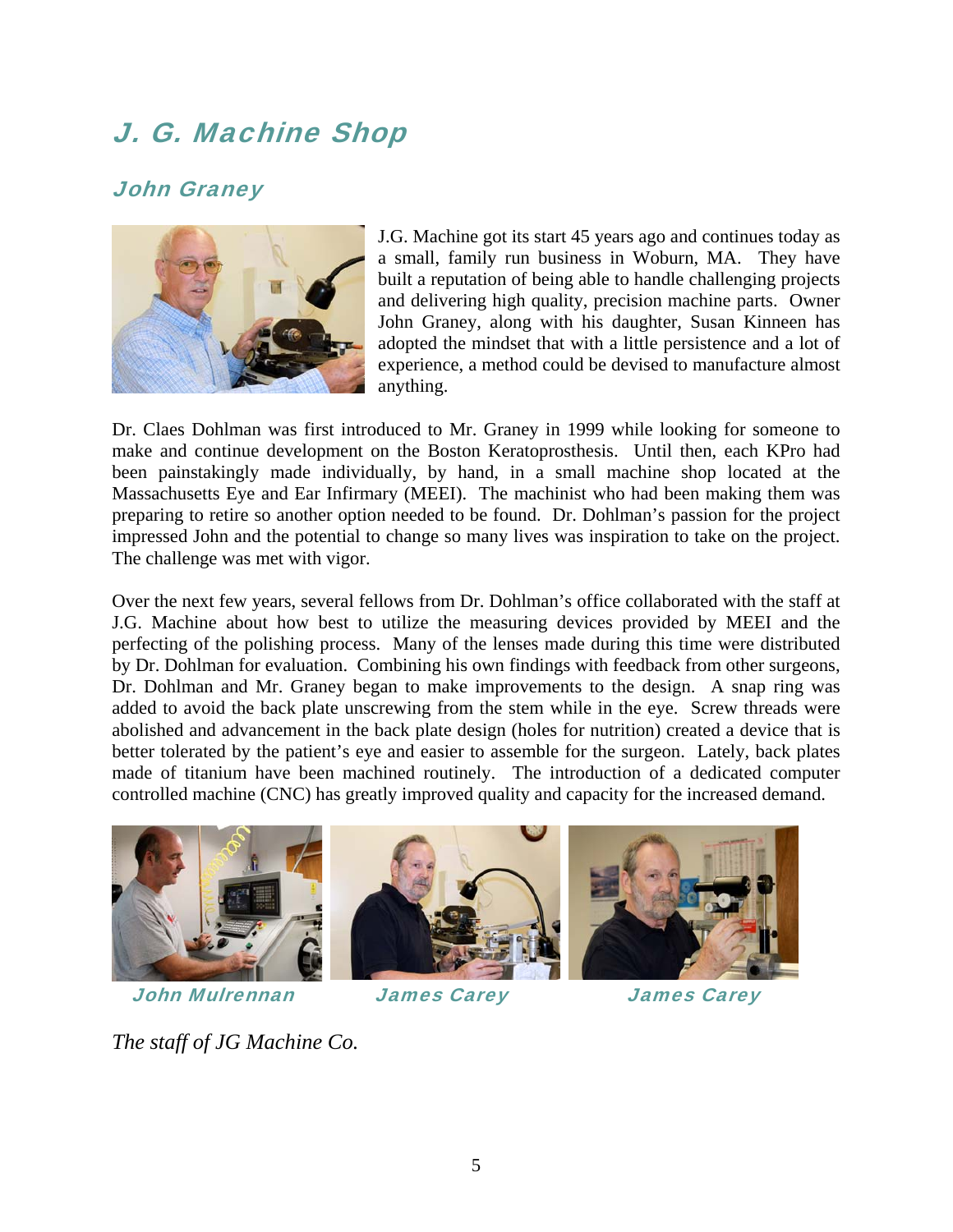### Profiles of distinguished KPro surgeons …

#### Mark J. Mannis, MD, FACS



Dr. Mark J. Mannis is Professor and Chair of the Department of Ophthalmology & Vision Science, UC Davis Eye Center at the University of California, Davis. He also serves as Medical Director of Sierra Regional Eye and Tissue Donor Services in Sacramento, California. He completed his ophthalmology residency training at Washington University in St. Louis and a fellowship in Cornea and External disease at the University of Iowa. His primary research includes studies in the development of new anti-infective agents, corneal transplantation, visual rehabilitation of patients with corneal disease, and the management of oculodermal disease and diseases of the ocular surface. Clinically, he specializes in corneal surgery and diseases of the external eye. Dr. Mannis is editor/ author of five recent books: Cornea -now in preparation for its third edition published by Elsevier-a two volum e comprehensive text on the cornea and external eye co-edited with Jay Krachmer and Edward Holland,

and cited as one of the 100 most important texts in ophthalmology of the  $20<sup>th</sup>$  century; Eye and Skin Disease - a text for both ophthalmologists and dermatologists on skin diseases with ocular manifestations, co-edited with Marian Macsai and Arthur Huntley; Corneal Transplantation: A History in Profiles - co-authored and co-edited with Avi Mannis; Ocular Surface Disease coauthored with Edward Holland; and most recently, Contact Lenses in Ophthalmic Practice, a manual on contact lenses, translated and edited by Dr. Mannis. Dr. Mannis was Editor-in-Chief of the journal *Cornea* and is currently Editor in Chief of *Vision Pan-America*. He has published widely in peer-reviewed journals with over 130 published papers and is a reviewer for the *Archives of Ophthalmology*, the *American Journal of Ophthalmology*, *Ophthalmology*, and *Cornea and Contact Lenses*. Dr. Mannis is a recipient of the R. Townley Paton Award in eye banking from the Eye Bank Association of America and was a recipient of the Lew Wasserman Award in research from Research to Prevent Blindness, Inc. for his work in the development of antimicrobial peptides in ophthalmology. He recently completed a term as one of the Directors of the American Board of Ophthalmology and is President Emeritus of the Cornea Society. Dr. Mannis will assume the presidency of the Pan-American Association of Ophthalmology in 2011. He conducts a busy referral practice in diseases of the cornea and external eye based at the University of California, Davis. He has a special interest in prosthokeratoplasty and has implanted and published on his cohort of Boston keratoprostheses.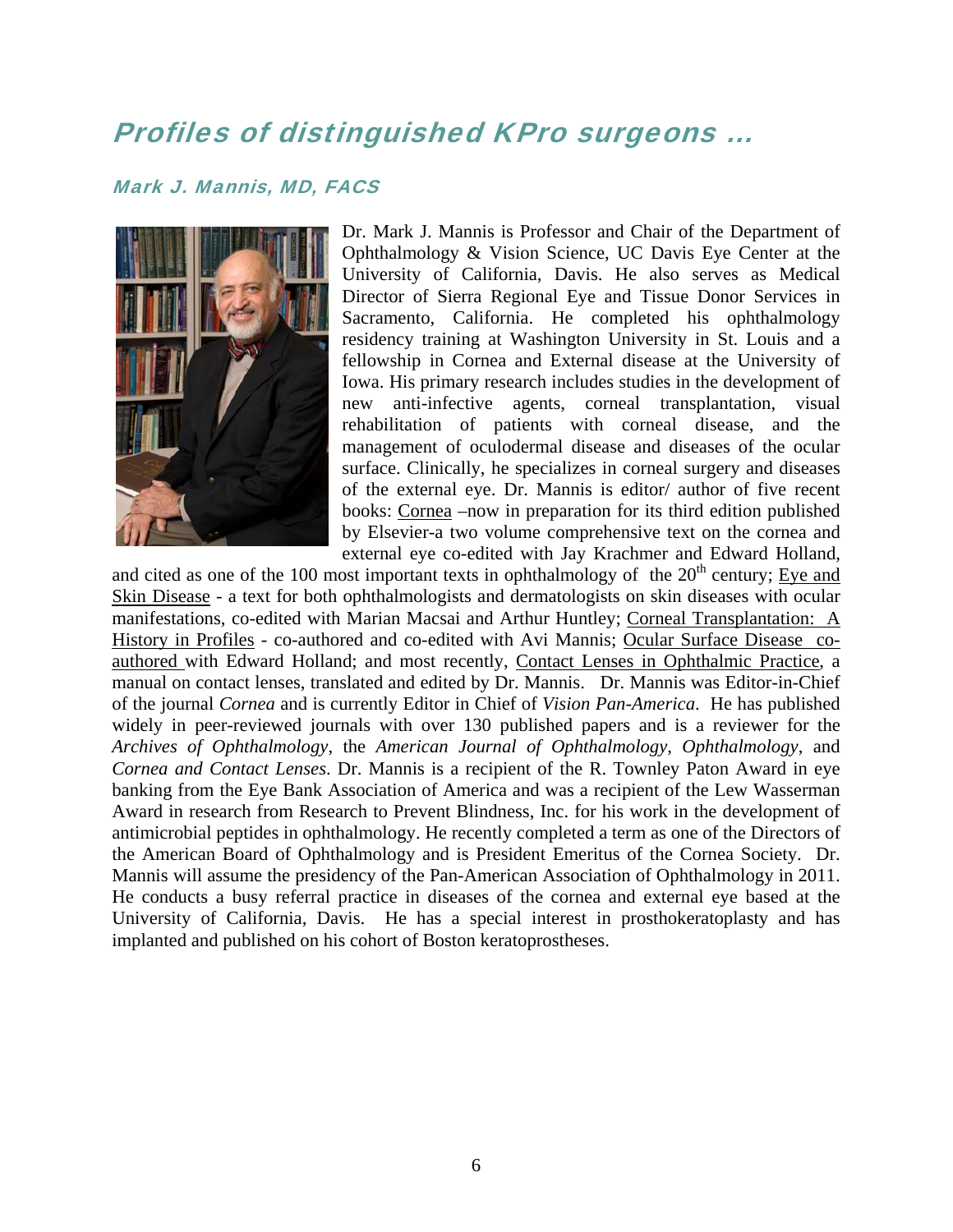#### Mona Dagher, MD, FRCSC, DABO



Dr. Mona Harissi-Dagher completed her medical doctorate and residency in ophthalmology at Université de Montréal. She then pursued post-doctoral fellowship training in cornea, external eye disease, and refractive surgery at the Massachusetts Eye and Ear Infirmary where she was first exposed to the concept and practice of artificial cornea.

Dr. Dagher is currently assistant professor at the Université de Montréal. She brought back her expertise on keratoprosthesis surgery

to Canada after conducting considerable research and clinical work at Mass Eye and Ear Infirmary, Harvard Medical School.

Dr. Dagher has multiple publications on the Boston Keratoprosthesis in the peer reviewed literature as well as chapters in ophthalmology textbooks.

After implanting the Boston keratoprosthesis and restoring sight to a number of Canadian patients, Dr. Dagher was chosen "personnalité de la semaine" by La Presse and Radio-Canada.

#### Jose de la Cruz, MD, MSc



Dr. de la Cruz is Attending Surgeon and Assistant Professor on the Cornea Service at the University of Illinois Eye and Ear Infirmary, in Chicago. He also heads the Artificial Cornea Program at this institution. Dr de la Cruz earned his Bachelors and Masters Degree in Physiology from Indiana University, and his medical degree from Ponce School of Medicine, Puerto Rico. He completed his ophthalmology residency at New York Eye and Ear Infirmary where he also served as Chief Resident. He then went on to complete two years of clinical fellowship training in Cornea, his first at Massachusetts Eye and Ear Infirmary/Harvard Medical School and his second at the University of Illinois Eye and Ear Infirmary.

Dr. de la Cruz's primary research interest is keratoprosthesis surgery, management and design evaluation with particular interest in the use of anterior segment imaging to evaluate the interactions of the implanted keratoprosthesis with surrounding structures. He lectures nationally and internationally and does peer reviews on these topics for several ophthalmology journals. Since his fellowship years he has been actively involved in establishing new keratoprosthesis services in New York City, Chicago, Latin America and the Caribbean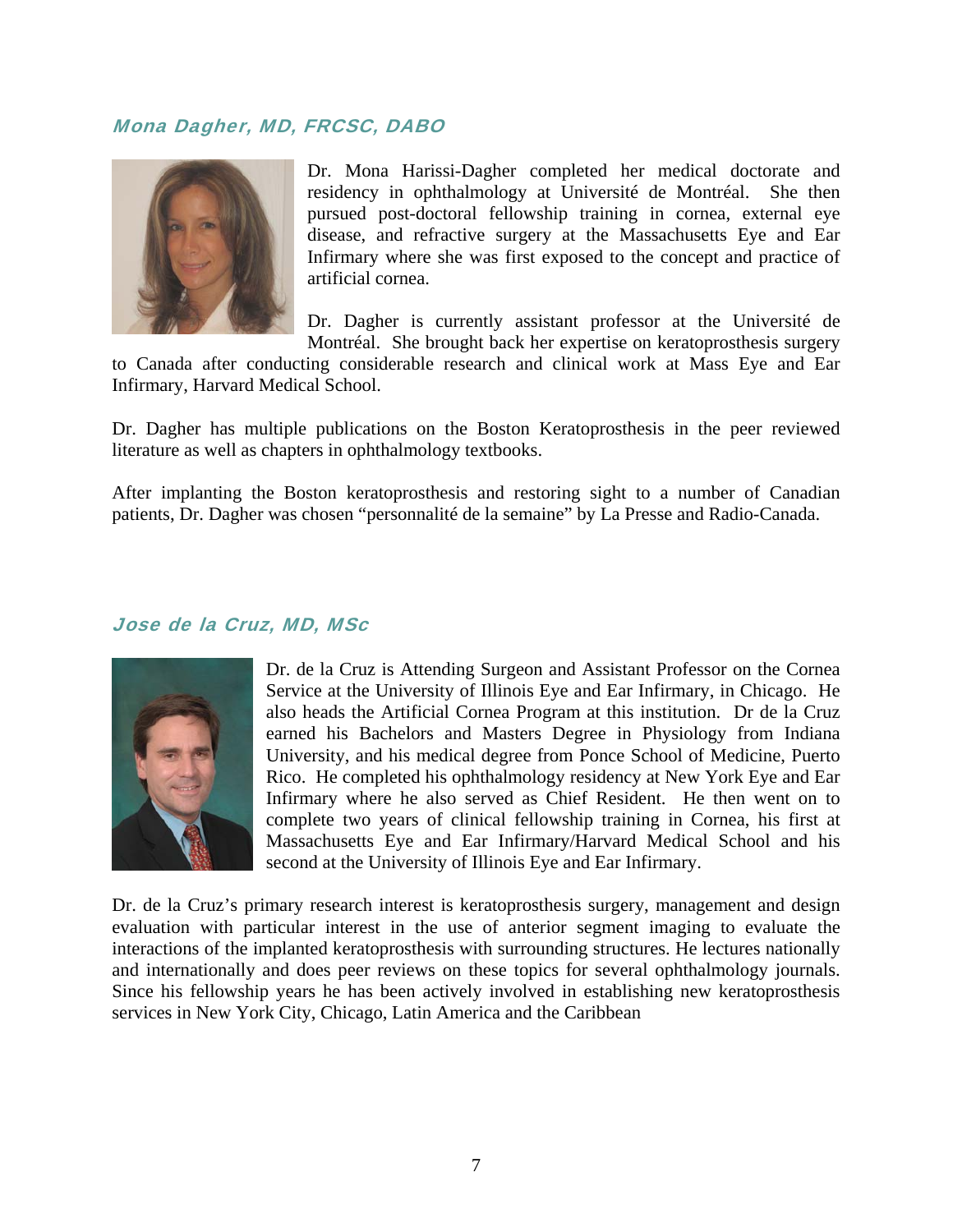#### Anun Vongthongsri, MD



Dr. Vongthongsri is an Associate Professor of Ophthalmology at Ramathibodi Hospital, Mahidol University School of Medicine, Thailand. Dr. Vongthongsri specializes in corneal and anterior segment disorders and refractive surgery. His clinical research interests focuses on selective keratoplasty, refractive surgery, and keratoprosthesis.

Dr. Vongthongsri received his M.D. degree from Chulalongkorn

University School of Medicine. He completed ophthalmology residency at Ramathibodi Hospital and fellowship in cornea, external diseases, and refractive surgery at the Eye Center, Washington University School of Medicine. After his fellowship, Dr. Vongthongsri returned to Ramathibodi Hospital and has served as the Chief of Cornea and Refractive Surgery Service since 2000.

### Price Increase – November 10, 2009

Dear Boston Keratoprosthesis user,

Regrettably we have come to the point when a raise in price of our keratoprosthesis has become necessary. As of January 1, 2010, the cost will be \$5000, instead of the present \$3000.

The reason for this price increase is two-fold:

- 1. Our research effort, although quite successful, has also become increasingly expensive.
- 2. We have come to a stage when we have to pay increasing attention to regulations in many countries (CE mark, etc.). This is no minor matter and it is steadily getting more expensive.

Thus, after many years of keeping the cost of the Boston KPro down to make it maximally available, we now have to set a realistic price. We hope that this change will not cause any reimbursement difficulties. In spite of increasing expenses, we will continue our policy of reducing the price for countries that call ill afford the full cost. As before, we will do our utmost to help you to help your patients with severe corneal disease.

Sincerely,

Claes Dohlman, MD, PhD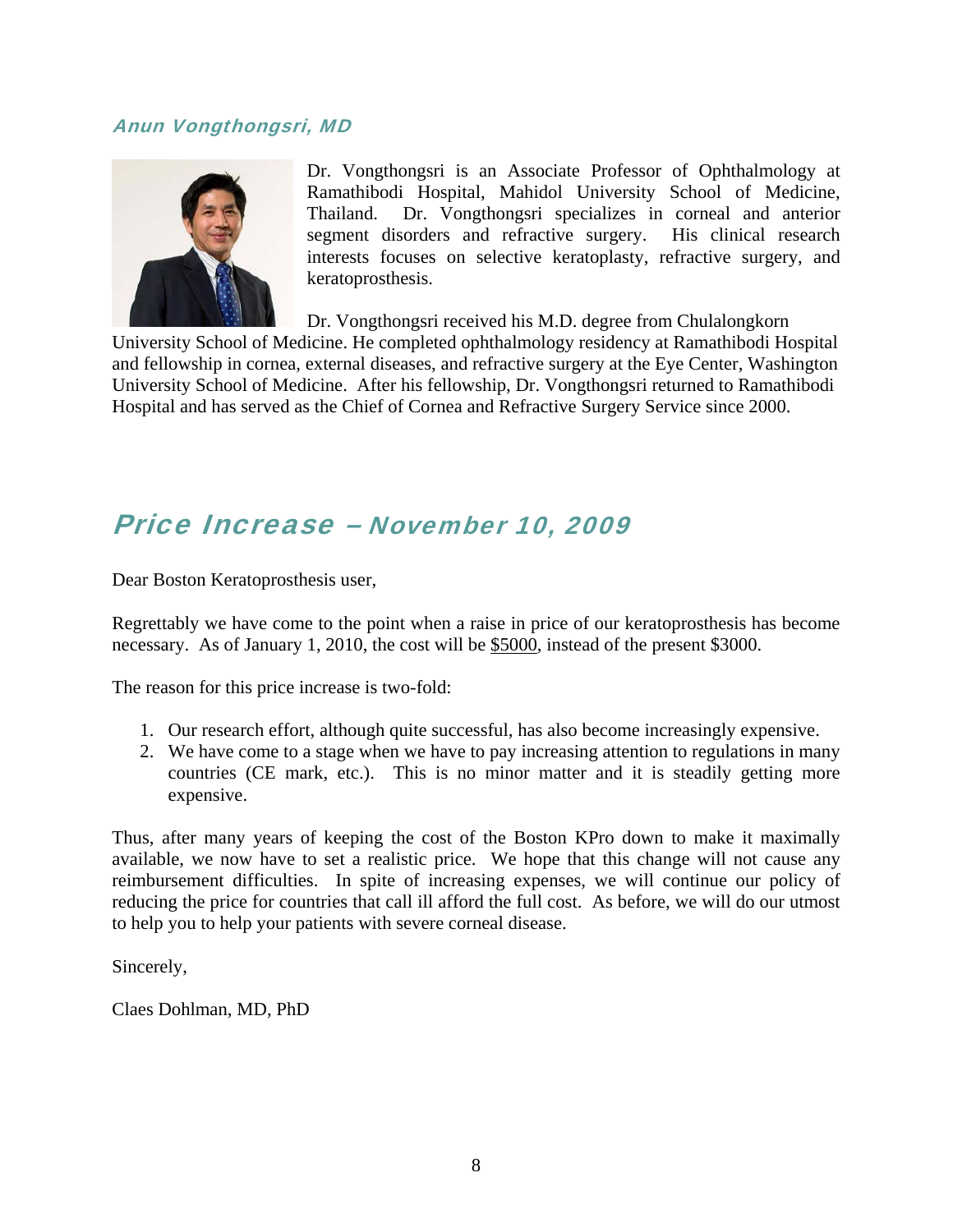### New Collaborators



Frederick Jakobiec, MD, DSc Ophthalmic Pathology



Mark Fava, MD Cornea Specialist



Lucy Young, MD, PhD, FACS Retina Specialist



Borja Salvador, MD Research Fellow



Lucy Shen, MD Glaucoma Specialist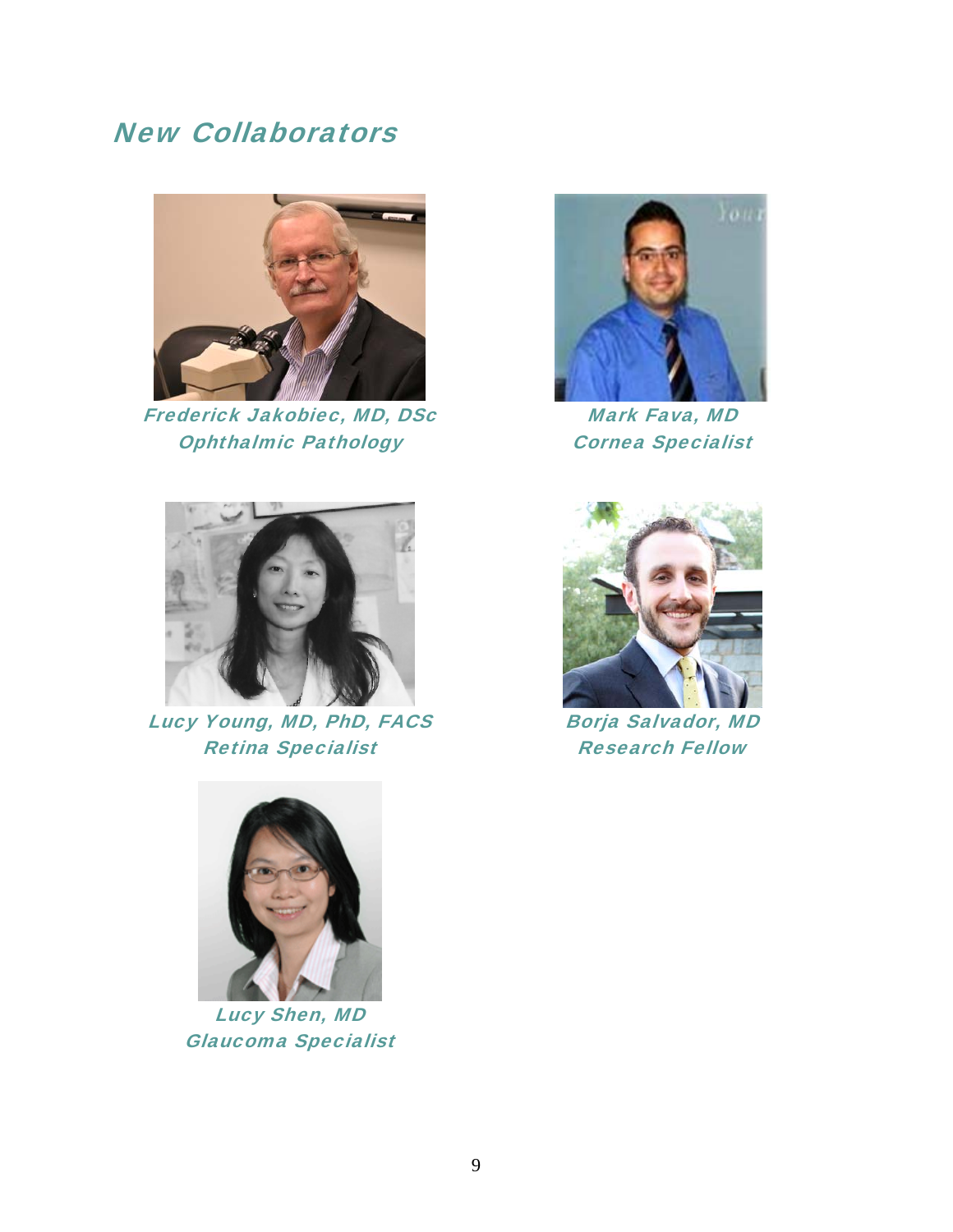### Letter regarding change in optical power categories

Recently the following letter was sent to all Boston KPro users:

Dear Boston KPro User:

As you know, we have up to now provided you with KPros having optical power that tries to match the axial length of the aphakic eye to be operated. The recommended axial length, as shown on the label, has been expressed with great precision down to a tenth of a millimeter, e.g. "recommended for an axial length of 22.8 mm."

However, after analysis of the refractive outcome, it turns out that such precision in numbers is almost meaningless. Postoperative refraction depends on suturing, wound healing, intraocular pressure, etc., to a degree that drowns out any gain in optical precision from using decimals. Therefore we have decided that from now on we will supply you with KPros for axial lengths expressed only in half millimeter ranges, e.g. 22.0-22.5, 22.5-23.0 mm, etc. – when we have run out of the present inventory. (The KPros will be machined for axial lengths of 22.25, 22.75 mm, etc.).

This change will simplify manufacturing, ordering, inventory and your scheduling without influencing refractive outcome in any major way. Theoretically, any optical error by using halfmillimeter steps (with machining for a number half-way in between) would require a final correction of only between zero and maximally 0.75 diopters, plus or minus – a minute error compared to other factors. Many of our patients presently require correction anyway, either with glasses or with the contact lens that is needed for protection. A certain pinhole effect of the KPro stem also reduces the need for correction. The proposed simplification is not expected to be a problem.

KPros for pseudophakia will still be provided with a single power as before.

As always, if questions, feel free to ask us.

With best wishes,

Claes Dohlman, MD, PhD James Chodosh, MD, MPH Larisa Gelfand, Manager Boston KPro Program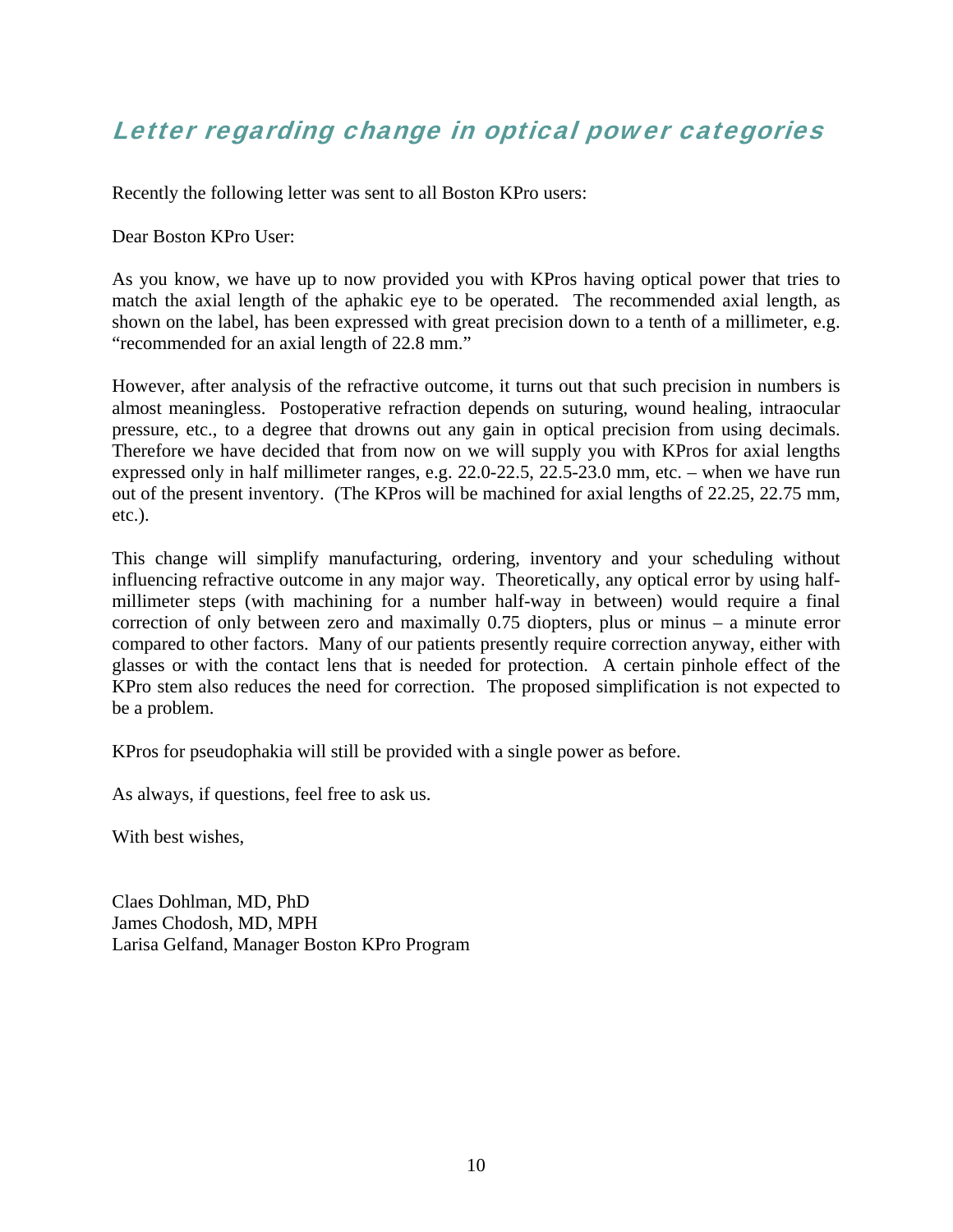### Recent Boston KPro Literature – 2009 to present

Waller S, Dohlman CH. The Boston Keratoprosthesis. In: Brightbill, F. ed. Corneal Surgery: Theory, Technique and Tissue.  $4^{th}$  ed., Mosby 2009;691-696.

Sa-ngiampornpanit T, Thiagalingam S, Dohlman CH. Boston Keratoprosthesis in epithelial downgrowth. DJO 2009;15:1.

Ciolino JB, Dohlman CH. Biological keratoprosthesis materials. Int Ophthalmol Clin 2009; 49:1-9.

Klufas MA, Starr CE. The Boston Keratoprosthesis. An update on recent advances. Cataract & Refractive Surgery Today. September 2009;1-3.

Dohlman J, Foster CS, Dohlman CH. Boston Keratoprosthesis in Stevens-Johnson Syndrome: A case of using infliximab to prevent tissue necrosis. DJO 2009; 15:1-5.

Todani A, Gupta P, Colby K. Type I Boston keratoprosthesis with cataract extraction and intraocular lens placement for visual rehabilitation of herpes zoster ophthalmicus: The "KPro Triple". Br J Ophthalmol 2009 Jan;93(1):119 (on-line video).

Aldave AJ, Kamal KM, Vo RC, Yu F. The Boston Type I Keratoprosthesis: improving outcomes and expanding indications. Ophthalmology 2009; 116:640-651.

Rivier D, Paula JS, Kim E, Dohlman CH, Grosskreutz CL. Glaucoma and keratoprosthesis surgery: role of adjunctive cyclophotocoagulation. Glaucoma 2009; 18:321-324.

Bradley JC, Hernandez EG, Schwab IR, Mannis MJ. Boston Type I Keratoprosthesis: The University of California Davis Experience. Cornea 2009; 28:321-327.

Ament JD, Spurr-Michaud S, Dohlman CH, Gipson IK. The Boston Keratoprosthesis: Comparing corneal cell compatibility with titanium and PMMA back plates. Cornea 2009; 28:808-811.

Ciolino JB, Hoare TR, Iwata NG, Behlau I, Dohlman CH, Langer R, Kohane DS. A drugeluting contact lens. Invest Ophthalmol Vis Sci 2009; 50:3346-3352.

Ciolino JB, Dohlman CH, Kohane DS. Contact lens drug delivery. Semin Ophthalmol 2009; 24:156-160.

Durand ML, Dohlman CH. Successful prevention of bacterial endophthalmitis in eyes with the Boston Keratoprosthesis. Cornea 2009; 28(8):896-901.

Fintelmann RE, Maguire JI, Ho AC, Chew HF, Ayres BD. Characteristics of Endophthalmitis in Patients with the Boston Keratoprosthesis. Cornea 2009; 28(8):877-878.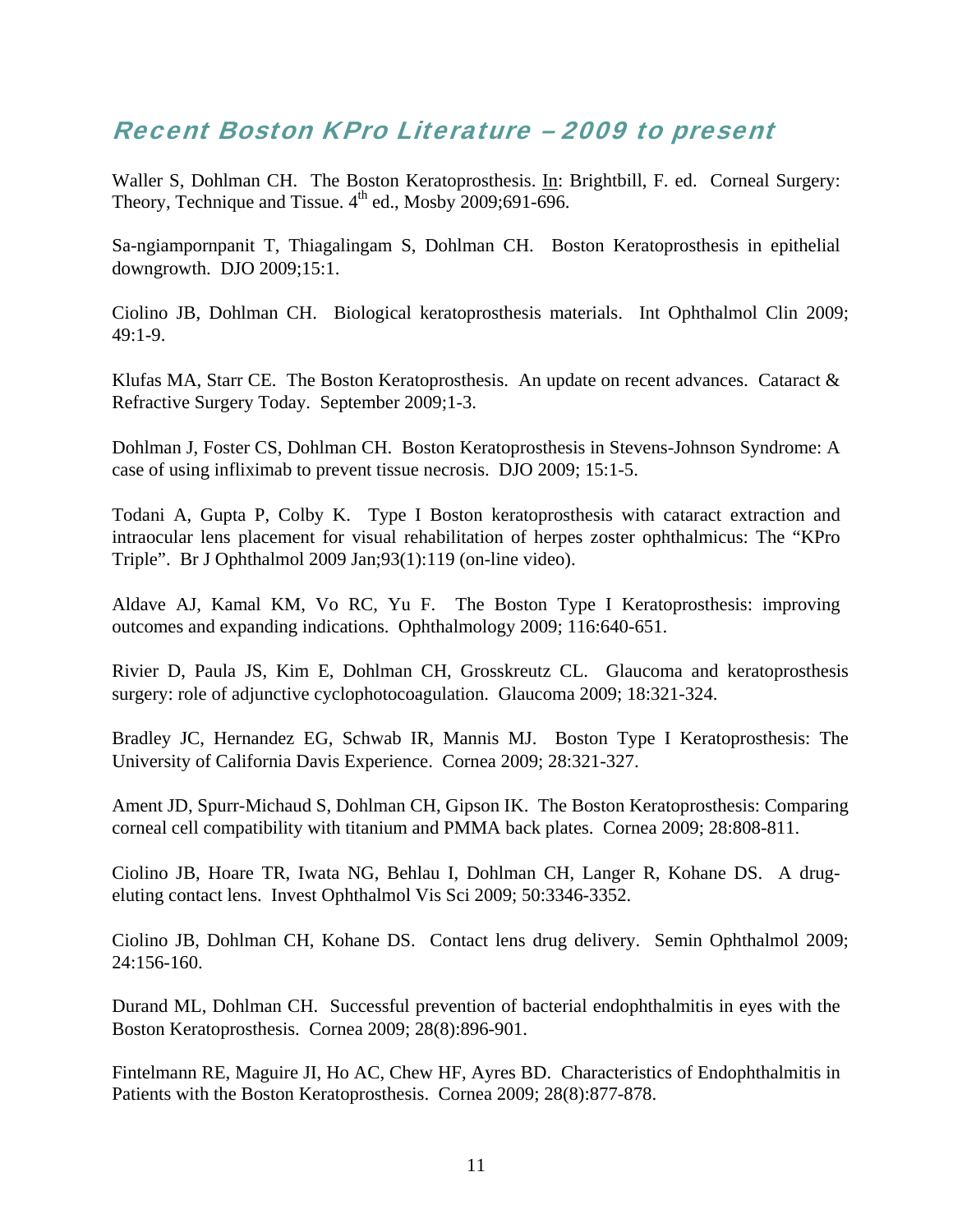Chew HF, Ayres BD, Hammersmith KM, Rapuano CJ, Laibson PR, Myers JS, Jin YP, Cohen EJ: Boston Keratoprosthesis Outcomes and Complications. Cornea 2009; (28):989-996.

Dohlman J, Foster CS, Dohlman CH. Boston Keratoprosthesis in Stevens-Johnson Syndrome: A case of using infliximab to prevent tissue necrosis. DJO 2009; 15:1-5.

Durand ML, Dohlman CH. Successful prevention of bacterial endophthalmitis in eyes with the Boston Keratoprosthesis. Cornea 2009; 28:896-901.

Dohlman CH, Grosskreutz CL, Chen TC, Pasquale LR, Rubin PAD, Kim EC, Durand M. Shunt to divert aqueous humor to distant epithelialized cavities after Keratoprosthesis surgery. Risk of Infection. Glaucoma 2010; 19(2):111-115.

Ament JD, Stryjewski TP, Chodosh J, Dohlman CH. Cost-effectiveness of the Boston Keratoprosthesis. Am J Ophthalmol 2010; 149(2):221-228.

Harissi-Dagher M, Khan BF, Dohlman CH. The Boston Keratoprosthesis. In: Corneal transplantation. Rasik B Vajpayee, editor, Namrata Sharma, Geoffrey C Tabin, and Hugh R Taylor, co-editors. Vajaypee Brothers Medical Publishers. New Delhi, 2010.

Dunlap K, Chak G, Aquavella JV, Myrowitz E, Akpek E. Short-Term Visual Outcomes of Boston Type 1 Keratoprosthesis Implantation. Ophthalmology 2010; 117(4):687-692.

Ament JD, Todani A, Pineda II R, Shen TT, Aldave AJ, Dohlman CH, Chodosh J. Global corneal blindness and the Boston Keratoprosthesis Type I (Editorial) Am J Ophthalmol 2010; 149(4):537-539.

Sayegh RR, Avena Diaz L, Vargas-Martin F, Webb RH, Dohlman CH, Peli E. Optical functional properties of the Boston Keratoprosthesis. Invest Ophthalmol Vis Sci 2010; 51:857- 863.

Yildiz E, Saad C, Eagle R, Ayers B, Cohen E. The Boston Keratoprosthesis in 2 patients with autoimmune polyendocrinopathy. Cornea 2010; 29(3):354-356.

Ament JD, Stryjewski TP, Chodosh J, Dohlman CH. Cost-effectiveness of the Boston Keratoprosthesis. Am J Ophthalmol 2010; 149:221-228.

Ament JD, Tilahun Y, Mudawi E, Pineda R. Role for Ipsilateral Autologous Corneas as a Carrier for the Boston Keratoprosthesis: The African Experience. Arch Ophthalmol 2010; 128(6):795-797.

Tay E, Utine CA, Akpek EK. Crescenteric Amniotic Membrane Grafting in Keratoprosthesis-Associated Corneal Melt. Arch Ophthalmol 2010; 128(6):779-782.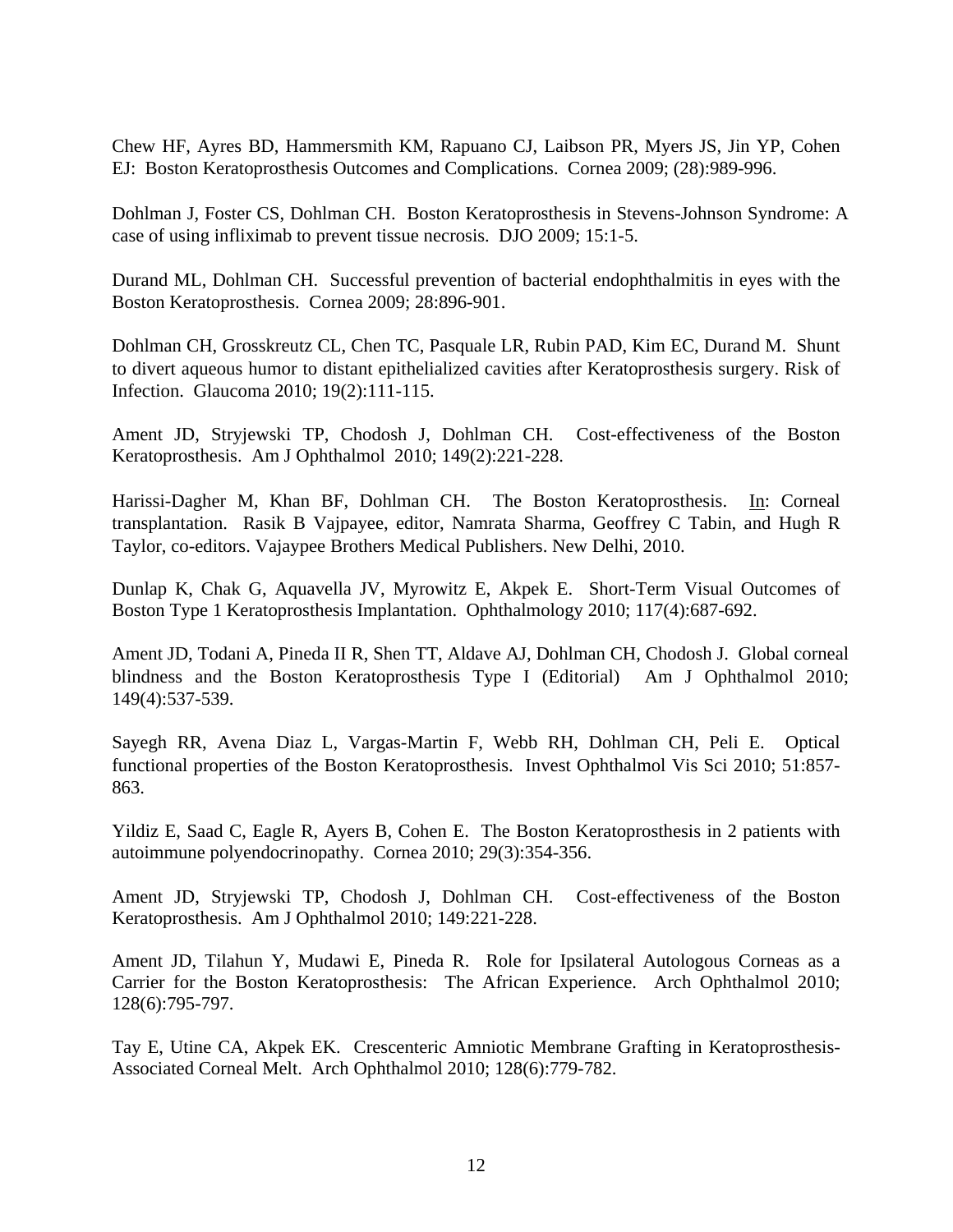Tsui I, Uslan DZ, Hubschman J, Deng SX. *Nocardia farcinica* Infection of a Baerveldt Implant and Endophthalmitis in a Patient with a Boston Type I Keratoprosthesis. J Glaucoma 2010; 19(5):339-340.

Garcia JP Jr, Ritterband DC, Buxton DF, De la Cruz J. Evaluation of the Stability of Boston Type I Keratoprosthesis-Donor Cornea Interface Using Anterior Segment Optical Coherence Tomography. Cornea 2010;29(9):1031-1035.

Garrick C, Aquavella JV. A Safe Nd: YAG Retroprosthetic Membrane Removal Technique for Keratoprosthesis. Cornea 2010;29(10):1169-1172.

Khalifa YM, Moshifar M. Improved centration of the type I Boston Keratoprosthesis in donor carrier tissue. Clin Ophthalmol 2010;19:931-933.

Ciralski J, Papaliodis GN, Dohlman CH, Chodosh J. Keratoprosthesis in autoimmune diseases. Ocular Immunology and Inflammation. Ocular Immunology & Inflammation 2010;18(4):275- 280.

Jun JJ, Siracuse-Lee DE, Daly MK, Dohlman CH. Keratoprosthesis. In: Cornea and External Eye Diseases, 2nd ed. [Krigelstein GK, Weinreb RN, eds], Springer Verlag, Berlin, in press.

Chodosh J, Dohlman CH. Indications for Keratoprosthesis. In: Krachmer J, Mannis M, Holland E, eds. Cornea 3rd ed., in press.

Ament JD, Stryjewski TP, Pujari S, Papaliodis GN, Chodosh J, Dohlman CH. Cost-effectiveness of the Type II Boston Keratoprosthesis. Submitted to J Health Econ.

Dohlman CH, Cade F, Pfister R**.** Chemical Burns to the Eye: Paradigm shifts in treatment. Editorial. Cornea, in press.

Pineles SL, Ela-Dalman N, Rosenbaum AL, Aldave AJ, Velez FG. Binocular Visual Function in Patients With Boston Type I Keratoprosthesis. Cornea, in press.

Beyer J, Todani A, Dohlman CH**.** Visually debilitating deposits on soft contact lenses in Boston Keratoprosthesis patients. Submitted to Cornea.

Cade F, Grosskreutz CL, Tauber A, Dohlman CH. Outcomes of Boston Keratoprosthesis in chemical burns. Submitted to Cornea.

### Posters (ARVO 2010)

Wong JJ, Vajaranant TS, Wilensky JT, de la Cruz J. Glaucoma Implants for the Control of Intraocular Pressure with Type I Boston Keratoprosthesis. Poster # 1138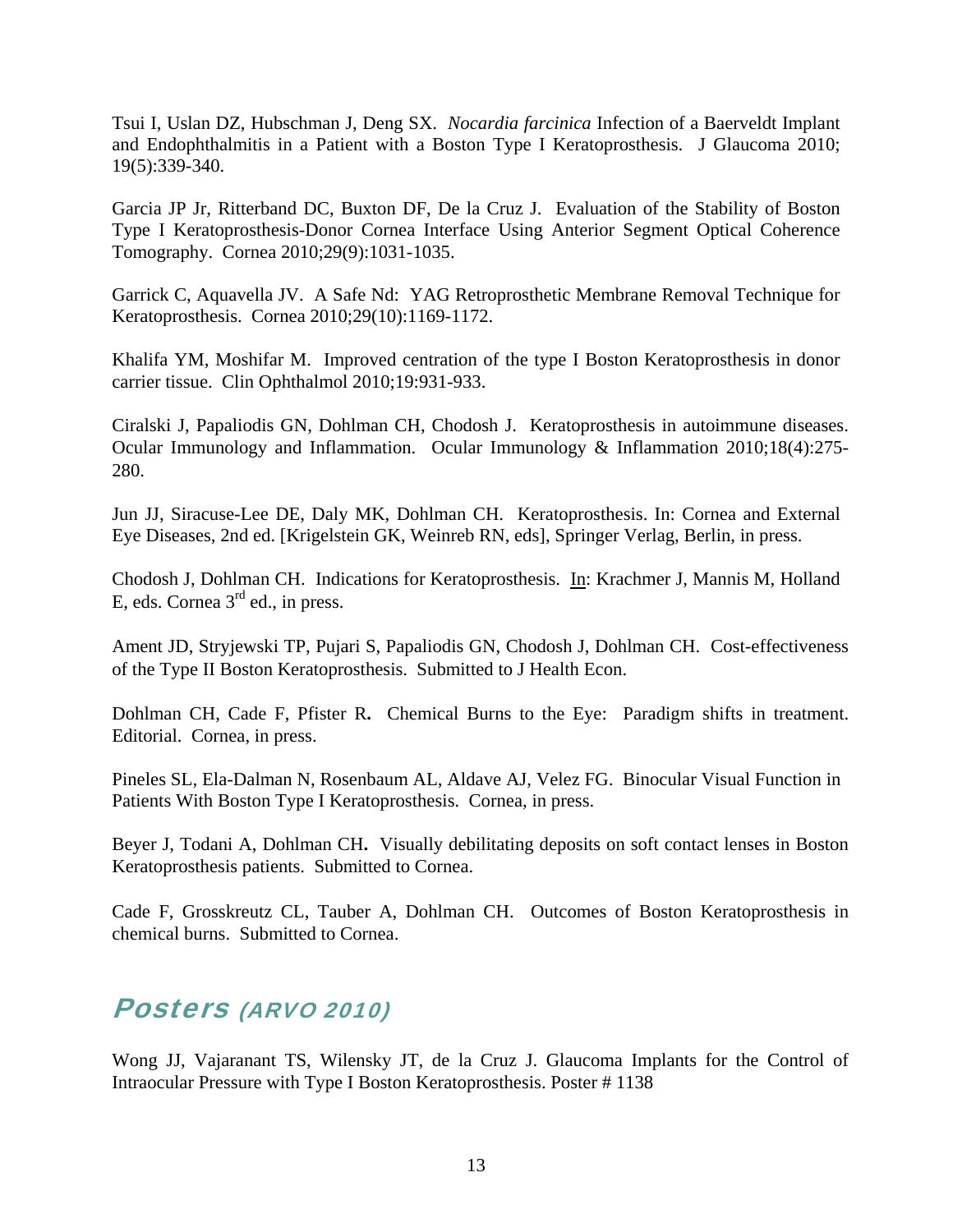Rashid S, Kullman G, Lam HY, Colby K. Concurrent Cataract Extraction and Intraocular Lens Placement with the Type I Boston Keratoprosthesis: The K-Pro Triple. Poster # 1139

Rheaume MA, Jardeleza MS, Dohlman CH, Young LH. Risk Factors and Incidence of Retinal Detachment Following Boston Keratoprosthesis: A New Insight into an Old Problem. Poster # 1140

Haddock LJ, Leung E, Berrocal A, Perez V. Posterior Segment Complications of Permanent Keratoprosthesis at the Bascom Palmer Eye Institute. Poster # 1141

Xing D, Chiou C, Mannis M, Keltner J. Visual Fields and Retinal Nerve Fiber Layer Thickness after Boston Keratoprosthesis. Poster #1142

Lobo AM, Chodosh J, Papaliodis GN. Immunosuppressive Therapy with Mycophenolate Mofetil in Patients Receiving the Boston Keratoprosthesis. Poster # 1146

De la Cruz J, Blair MP, Gupta S. Assessment of Cystoid Macular Edema in Aphakic and Pseudophakic Patients with Boston Type I Keratoprosthesis Using Optical Coherence Tomography. Poster # 1147

Behlau I, Mukherjee K, Todani A, Klibanov AM, Gilmore MS, Spurr-Michaud SJ, Tisdale AS, Cade F, Dohlman CH. Covalent Attachment of N,N-Dodecyl, Methyl-Polyethylenimine to Boston Keratoprosthesis Materials Inhibits S. aureus Biofilm Formation without Cytotoxicity or Corneal Cell Reactivity. Poster #1148

Talajic F, Costescu S, Gagne M, Harissi-Dagher M. The Prevalence and Impact of Glaucoma on Visual Rehabilitation Following Boston Keratoprosthesis Type I Surgery. Poster # 1149

Rosenbaum RE, Siddique S, Pujari S, Foster CS. Boston Keratoprosthesis: Diseases, Outcomes and Complications. Poster #1150

Sobti D, Gearinger M, Chung MM, Aquavella JV. Keratoprosthesis and Peters Anomaly: Long-Term Outcome. Poster #1619

Goldman DR, Chiang A, Hu AY, Aldave AJ, Schwartz SD, Hubschman JP. Postoperative Posterior Segment Complications of the Boston Type I Keratoprosthesis. Poster # 2563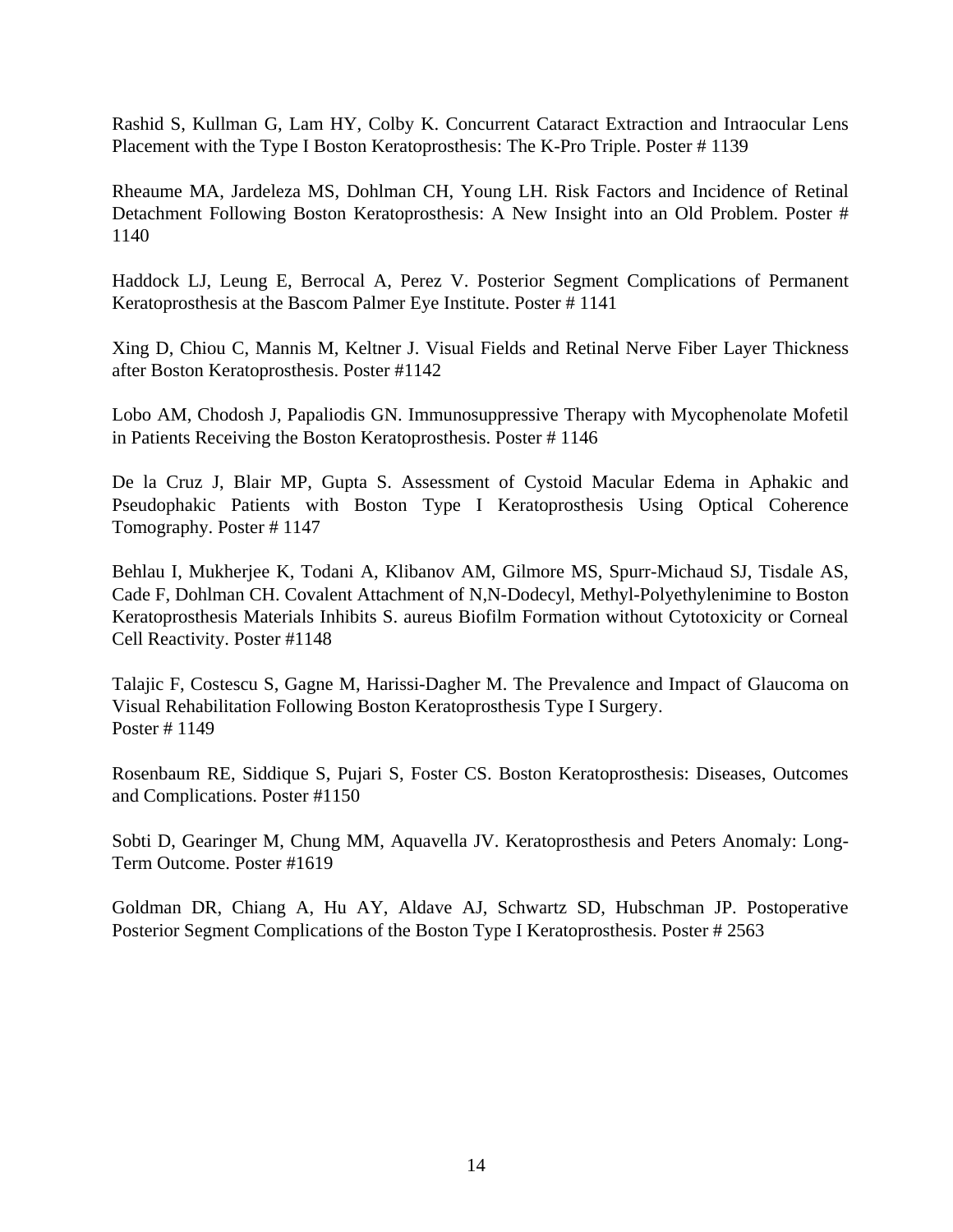### Invitation to KPro events - 2010

 *EVER 2010 Congress will be held in Crete, Greece. October. 6-9 at Creta Mario Convention Center*.

### 2010 AAO Meeting in Chicago:

- *Cornea Society:* KPro presentations, Friday October 15
- *Boston KPro Users Breakfast:* 7:00 AM 8:30 AM on Tuesday, October 19, 2010, the Hyatt Regency - McCormick Place, Room CC11. Moderator: James Chodosh, MD, MPH For further information contact mlmoar@verizon.net
- *Boston KPro Course* entitled, "The Boston Keratoprosthesis: Optimizing Outcomes". 10:15 AM – 12:30 PM on Tuesday, October 19, 2010, McCormick Place, Room N427D. Moderator: Anthony Aldave, MD.
- *Breakfast with the Experts: Moderator: Peter Zloty, MD* 7:30 AM 8:30 AM on Tuesday, October 19, 2010, McCormick Place, Room: Hall A





From Hand Movement to 20/30 vision (2.5 years postop)